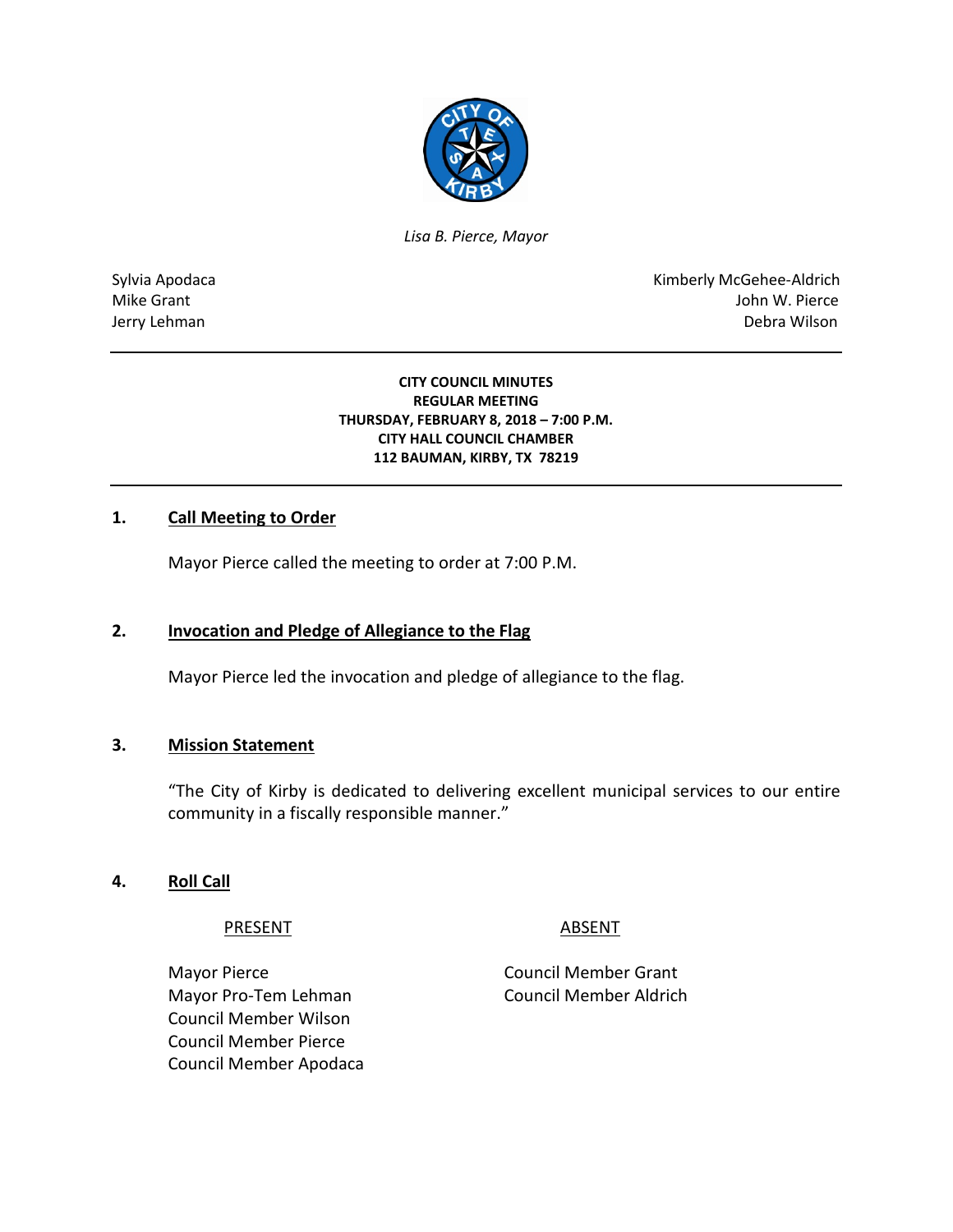#### **5. Citizen Participation**

1. Sam Richardson, Vice-Chairperson - Beautification and Recycle Committee – He informed Council that QuikTrip brought many volunteers to help with the last clean-up on Gibbs Sprawl. On February 17, 2018 Republic Services will sponsor the clean-up at Hugo Lentz Park.

#### **6. Consideration Of Minutes:**

#### a. Regular Meeting Of January 25, 2018

Council Member Wilson moved to accept the minutes for January 25, 2018; seconded by Council Member Apodaca. The motion carried with a 4-0-1 vote.

AYES: 4 NAYES: 0 ABSTAIN: 1 (Mayor Pro-Tem Lehman)

#### **6. Discussion And Possible Action**

# a. Discussion And Possible Action In Regard To A Potential Street Maintenance And Reconstruction Bond Election In 2018

Anne Berger, Hilltop Securities, introduced Noel Valdez, McCall Parkhurst & Horton, Bond Counsel. Ms. Berger provided the historical interest rates for the "Bond Buyer's" index of 20 municipal bonds. The summary of priority streets was updated to indicate complete reconstruction only and all have a 20 year useful life. The amortization has been extended one year because of the change in the streets needing complete reconstruction only, meaning we have a 20 year useful life and 20 year debt. The projected issuance of the bonds is August 2018.

She expressed that based on the preliminary analysis it is projected there will be no tax rate increase for this bond issue in our 2019 year and the years thereafter. One of the things she suggested that we do is put our entire debt service payment into our Interest & Sinking Fund tax rate. Our tax rate will stay the same, but the composition of it is that our Interest & Sinking Fund tax rate may go up, but our Maintenance & Obligation tax rate will go down by a corresponding amount. In 2020 we should not see a tax rate increase at all in our debt service tax rate. This plan also assumed a transfer of excess General Fund Balance to the Debt Service Fund in order to level the Debt Service Tax Rate. She suggested using \$6,845,000 as the not to exceed for cushion in the ordinance, in case the bids are higher than expected.

Mayor Pierce asked how the voters will be informed which streets will be in the bond election. Ms. Berger said if the Council adopts the ordinance she will provide an informational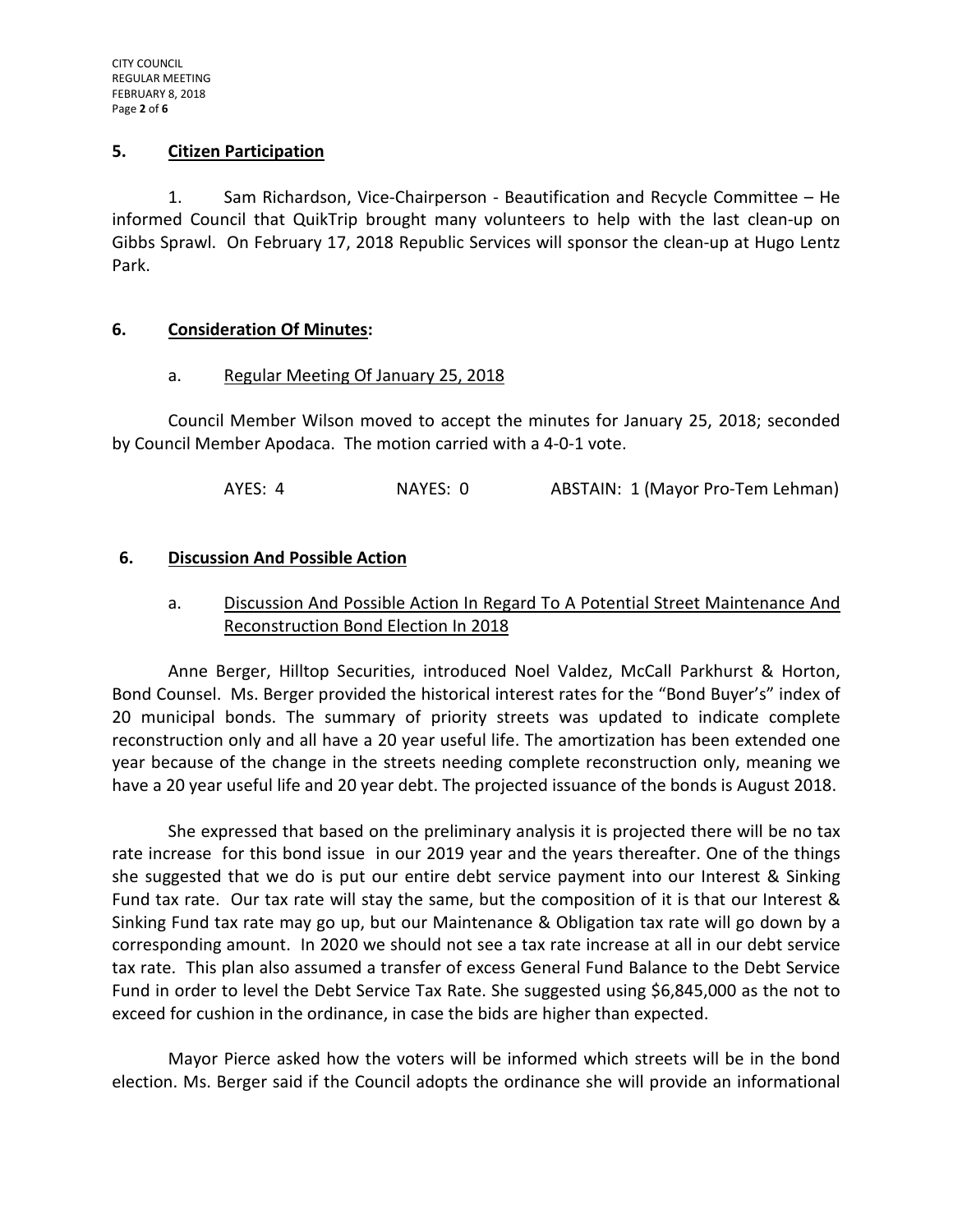brochure that will inform the voters what we are doing, the cost and the streets that will be impacted.

City Manager Vernon said staff is comfortable with \$6,845,000 to be inserted into the ordinance.

b. Discussion And Possible Action On Ordinance No. O-2018-829 Calling A Bond Election To Be Held On May 5, 2018 To Authorize The Issuance Of General Obligation Bonds. This Is The First Reading.

Noel Valdez, McCall, Parkhurst & Horton advised Council of his firms role in the bond election.

Council Member Wilson moved to approve Ordinance No. O-2018-829 calling a bond election to be held on May 5, 2018 to authorize the issuance of General Obligation Bonds in the amount of \$6,845,000, for the purpose of constructing street, sidewalk and related drainage improvement within the City; seconded by Council Member Pierce. With all voting, "aye" the motion carried with a 5-0 vote.

AYES: 5 NAYES:0

c. Discussion And Possible Action To Dispense With The Second Reading Of Ordinance No. O-2018-829 Calling A Bond Election To Be Held On May 5, 2018 To Authorize The Issuance Of General Obligation Bonds

Mayor Pierce explained after the agenda was posted, we were informed that a second reading was not required. There is no action on this item.

d. Discussion And Possible Action On Resolution No. R-2018-698 Calling A General/Special Election On May 5, 2018; For The Purpose Of Electing Three Council Members For A Two Year Term; And One Council Member for A One Year Term On The City Council, Designating The Polling Places And Directing The Giving Of Notice Of Such Election; And Providing Details Relating To The Holding Of Such Election

City Manager Vernon explained this year we are conducting a regular and special election. Council Member Apodaca was appointed to fill an unexpired term and the position will be placed on the ballot for a special election to fill the unexpired term along with the regular election.

Council Member Wilson moved to accept Resolution No. R-2018-698 calling a General/Special Election on May 5, 2018; for the purpose of electing three council members for a two year term; and one council member for a one year term on the city council, designating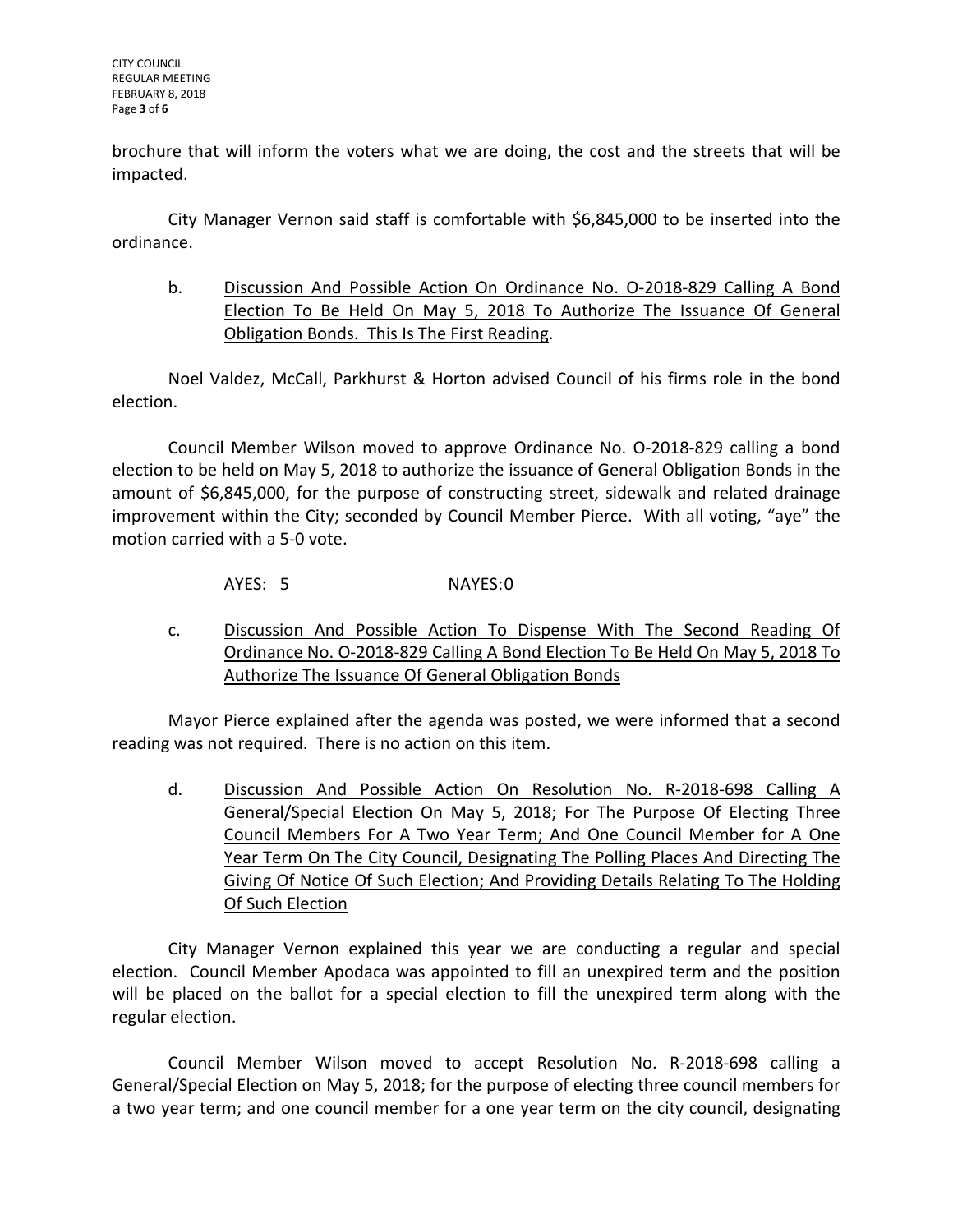the polling places and directing the giving of notice of such election; and providing details relating to the holding of such election; seconded by Mayor Pro-Tem Lehman.

With all voting, "aye" the motion carried with a 5-0 vote.

AYES: 5 NAYES:0

#### e. Discussion And Possible Action On City Of Kirby Employee Pay Scale

City Manager Vernon provided the background for the Kirby Employee Pay Scale. The pay scale has not been revised since its adoption. Since the implementation of the pay scale there have been many employees who moved up because of various certifications. Because we did not put in place a process to increase the pay scale when employees received the 3% cost of living adjustment in October 2017 that affected the scale because new employees will be hired at the start of the scale without the October 2017 cost of living adjustment.

She asked for direction from Council if they want to add the adjustment to the scale by setting up a process where if there is going to be a cost of living adjustment in the fiscal year that we also add that same adjustment to the scale. By doing this on an annual basis the scale will be accurate and we won't be trying to play catch-up later.

After discussing the pay scale, Council Member Wilson moved to add 3% to the employee pay scale and review it every year during budget time; seconded by Council Member Apodaca.

With all voting, "aye" the motion carried with a 5-0 vote.

AYES: 5 NAYES:0

#### f. Discussion And Possible Action On Garage Constructed At 4807 Gibbs Sprawl

Mayor Pierce said Council Member Aldrich requested this item. Mayor Pierce said the variance for the carport was denied because it was deemed as a garage. She provided the history on the property. The applicant was asked to come to this meeting to speak with Council, but he is not in attendance.

City Manager Vernon said she spoke with the city attorney and he suggested the City set a reasonable deadline to apply for the permit, if he fails to do that then Code Compliance can cite him daily or weekly. The judge will decide if he has to remove the garage or other action.

The Council discussed their concern that the applicant never stopped working on the carport after the initial inspection failed.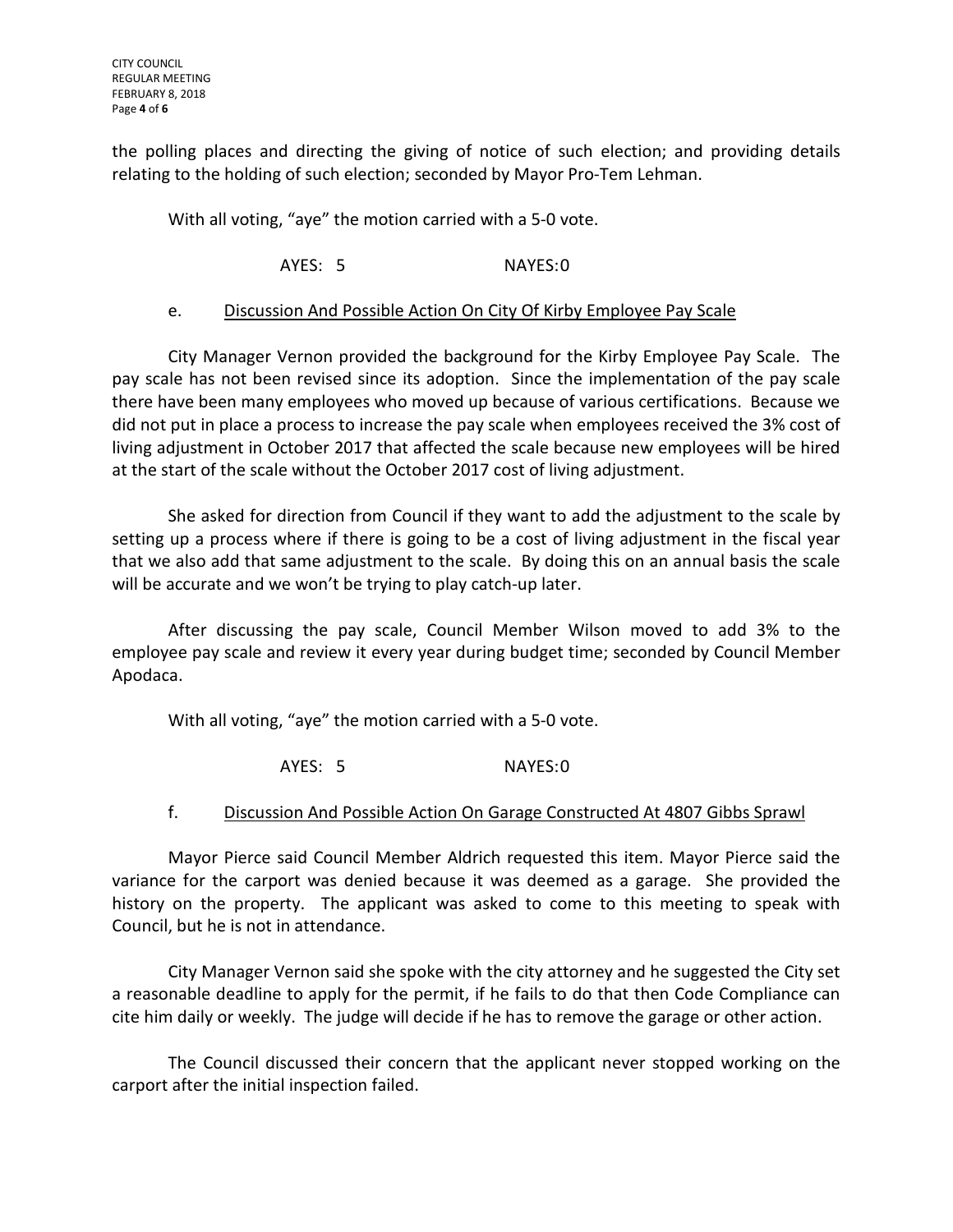Council Member Wilson moved to cite the resident at 4807 Gibbs Sprawl for the code violations on a daily basis starting February 9, 2018; seconded by Mayor Pro-Tem Lehman.

With all voting, "aye" the motion carried with a 5-0 vote.

## AYES: 5 NAYES:0

## g. Discussion And Possible Action On Progress Of Construction Activity On 2017 Water Mains Replacement Project

Gilbert Salas, Public Works Director, provided an update on the progress of construction activity on 2017 Water Mains Replacement Project.

Mayor Pierce said she is concerned about the damage to the streets caused by the heavy trucks used by San Antonio Constructors.

# h. Discussion And Possible Action Regarding City Of Kirby Bad Weather Emergency Action Plan

Council Member Wilson said she asked for this item to be placed on the agenda to review the City's Emergency Action Plan. She wants the citizens of Kirby to know we are here for them.

#### **8. Requests and Announcements**

# a. Requests By Mayor And Council Members For Items To Be Placed On Future City Council Agendas And Announcements On City Events/Community Interests

Council Member Apodaca – She said Jake and Officer Murphy are gaining popularity and she is proud of them. She was approached by someone who had flood zone questions. City Manager Vernon said they can contact the Federal Emergency Management Agency (FEMA).

Council Member Wilson – She asked that the City look at other ways of communication with our residents besides social media. She said she saw Jake on TV and its good recognition for our City. She thanked Chief Bois for all the work done in that area. She said she will not be available to attend the next meeting.

Mayor Pierce – She said donations are being accepted for the Junior Responder Academy March 12 – March 16, 2018 and Kirby dispatch will be accepting the donations. The candidate's deadline to file for office is February 16, 2018 at 5:00 P.M. and applications can be picked up at city hall Monday through Friday, 8:00 A.M. to 5:00 P.M. City offices are closed February 19, 2018.